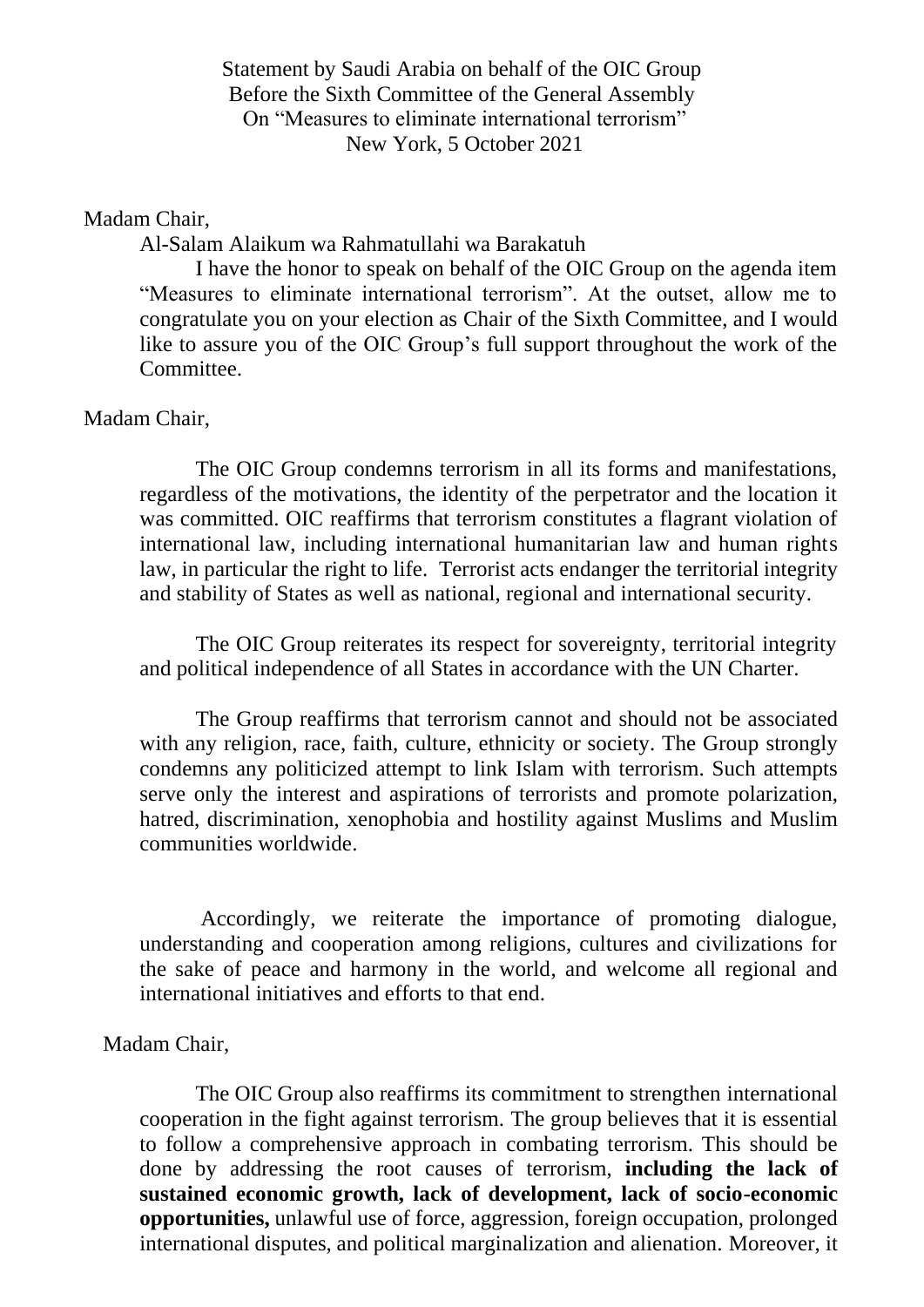is necessary to combat all terrorist groups and organizations wherever they exist without any distinction.

Once again, the Group reiterates the need to distinguish between terrorism and the exercise of the legitimate right of people to resist foreign occupation and would like to stress that this distinction is duly observed in International Law, International Humanitarian Law, Article 51 of the Charter of the United Nations, and the General Assembly resolution 46/51 which also endorses this position.

Furthermore, the Group believes that it is essential that Member States should enhance their cooperation and coordination with the aim of prosecuting the perpetrators of terrorist acts, denying terrorist groups access to any finance, safe havens, assistance or weapons. It is also imperative to enhance the cooperation and coordination to refute the narratives and ideologies of terrorist groups and organization.

The OIC reaffirms that the UN Global Counter-Terrorism Strategy constitutes an ongoing effort and is a living document, which should be updated and re-examined regularly. The Group also reaffirms that the Counter-Terrorism Strategy should be implemented in a balanced manner across its four pillars. We stress the importance of enhancing capacity-building of Member States to assist them in the implementation of various obligations of UN resolutions, through increasing the resources for UN entities and departments entrusted with this task, as well as enhancing bilateral technical assistance and transfer of technology. In this regard, the OIC recognizes the central role and the contribution of the United Nations Center for Counter Terrorism (UNCCT) in this context.

In this regard, the OIC welcomes the adoption of the GA resolution on the Seventh review of the UN Global Counter-Terrorism Strategy, on 30 June 2021, which attuned to Member-States' counter-terrorism priorities including some of the OIC's. The updated strategy recognized with deep concern the rise in instances of discrimination, intolerance and violence including cases motivated by Islamophobia, in addition to the increased risk of terrorist attacks on cultural property and religious sites. Also, noting the exploitation by the terrorist groups of grievances caused by Covid-19; calls upon Member States to take appropriate measures to address the new and emerging threats posed by the rise in terrorist attacks on the base of xenophobia and racism. The Group also welcomes that the  $7<sup>th</sup>$  review resolution clearly recognized the threat terrorism poses to the enjoyment of Human Rights including the right to life, the central role of national institutions including law enforcement institutions in countering terrorism, in addition to expressing the General Assembly's concern regarding the phenomenon of the transfer of Foreign Terrorist Fighters to and amongst conflict zones.